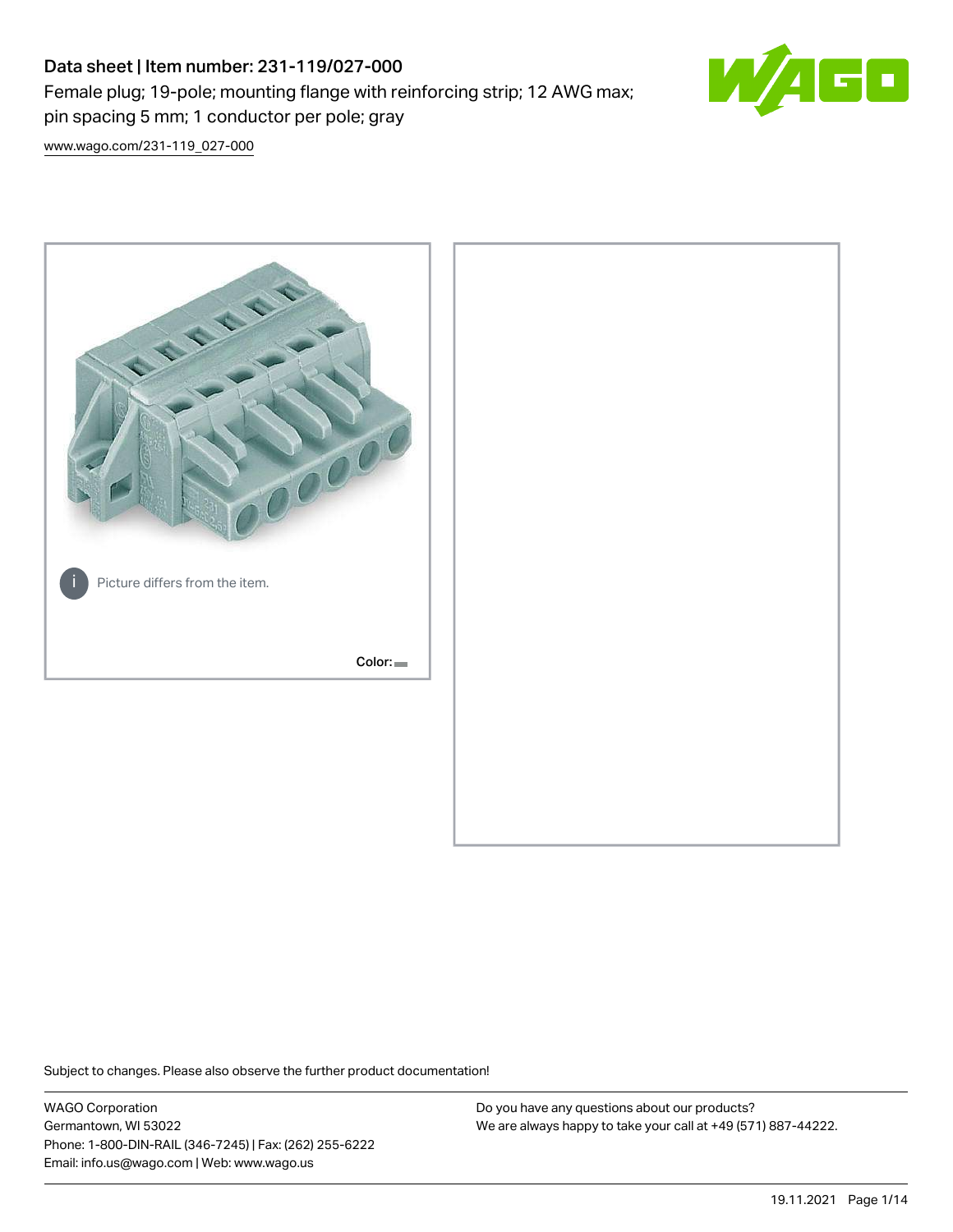

### Dimensions in mm

 $L_1$  = (pole no. x pin spacing) + 3 mm

 $L_2$  = (pole no. x pin spacing) + 8.8 mm

 $L_3$  = (pole no. x pin spacing) + 14.8 mm

2- to 3-pole female connectors – one latch only

### Item description

- Universal connection for all conductor types  $\blacksquare$
- Easy cable pre-assembly and on-unit wiring via vertical and horizontal CAGE CLAMP<sup>®</sup> actuation П

.<br>Subject to changes. Please also observe the further product documentation!

WAGO Corporation Germantown, WI 53022 Phone: 1-800-DIN-RAIL (346-7245) | Fax: (262) 255-6222 Email: info.us@wago.com | Web: www.wago.us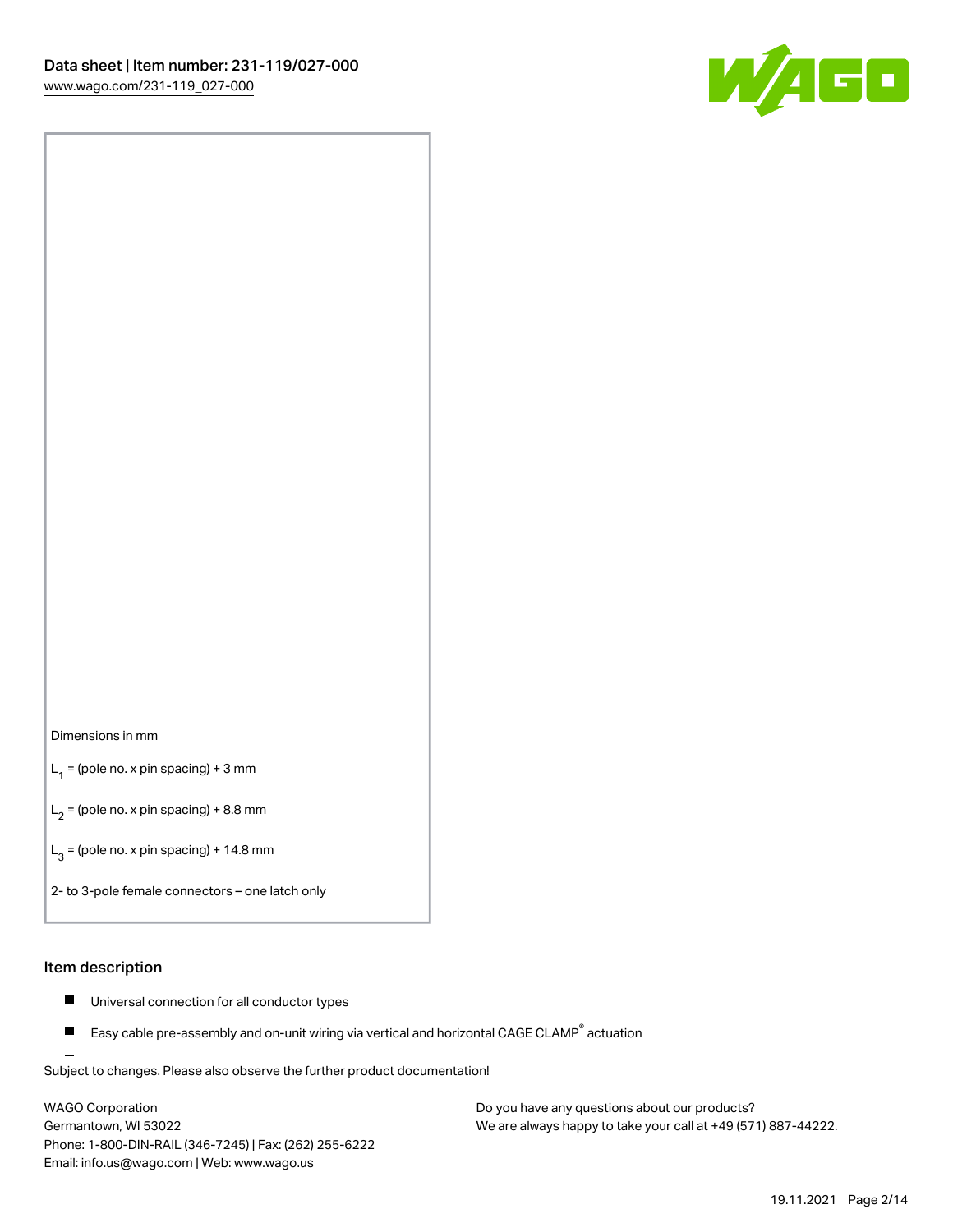W/AGO

- Integrated test ports
- $\blacksquare$ With coding fingers

# Data

# Notes

| Safety information 1 | The MCS-MULTI CONNECTION SYSTEM includes connectors<br>without breaking capacity in accordance with DIN EN 61984. When<br>used as intended, these connectors must not be connected<br>/disconnected when live or under load. The circuit design should<br>ensure header pins, which can be touched, are not live when<br>unmated. |
|----------------------|-----------------------------------------------------------------------------------------------------------------------------------------------------------------------------------------------------------------------------------------------------------------------------------------------------------------------------------|
| Variants:            | Gold-plated or partially gold-plated contact surfaces<br>Other versions (or variants) can be requested from WAGO Sales or<br>configured at https://configurator.wago.com/                                                                                                                                                         |

# Electrical data

# IEC Approvals

| Ratings per                 | IEC/EN 60664-1                                                        |
|-----------------------------|-----------------------------------------------------------------------|
| Rated voltage (III / 3)     | 320 V                                                                 |
| Rated surge voltage (III/3) | 4 <sub>kV</sub>                                                       |
| Rated voltage (III/2)       | 320 V                                                                 |
| Rated surge voltage (III/2) | 4 <sub>k</sub> V                                                      |
| Nominal voltage (II/2)      | 630 V                                                                 |
| Rated surge voltage (II/2)  | 4 <sub>k</sub> V                                                      |
| Rated current               | 16 A                                                                  |
| Legend (ratings)            | $(III / 2)$ $\triangle$ Overvoltage category III / Pollution degree 2 |

# UL Approvals

| Approvals per                  | <b>UL 1059</b> |
|--------------------------------|----------------|
| Rated voltage UL (Use Group B) | 300 V          |
| Rated current UL (Use Group B) | 15 A           |
| Rated voltage UL (Use Group D) | 300 V          |
| Rated current UL (Use Group D) | 10 A           |

# Ratings per UL

| Rated voltage UL 1977 | 600 V  |
|-----------------------|--------|
| Rated current UL 1977 | $\sim$ |

Subject to changes. Please also observe the further product documentation!

| WAGO Corporation                                       | Do you have any questions about our products?                 |
|--------------------------------------------------------|---------------------------------------------------------------|
| Germantown. WI 53022                                   | We are always happy to take your call at +49 (571) 887-44222. |
| Phone: 1-800-DIN-RAIL (346-7245)   Fax: (262) 255-6222 |                                                               |
| Email: info.us@wago.com   Web: www.wago.us             |                                                               |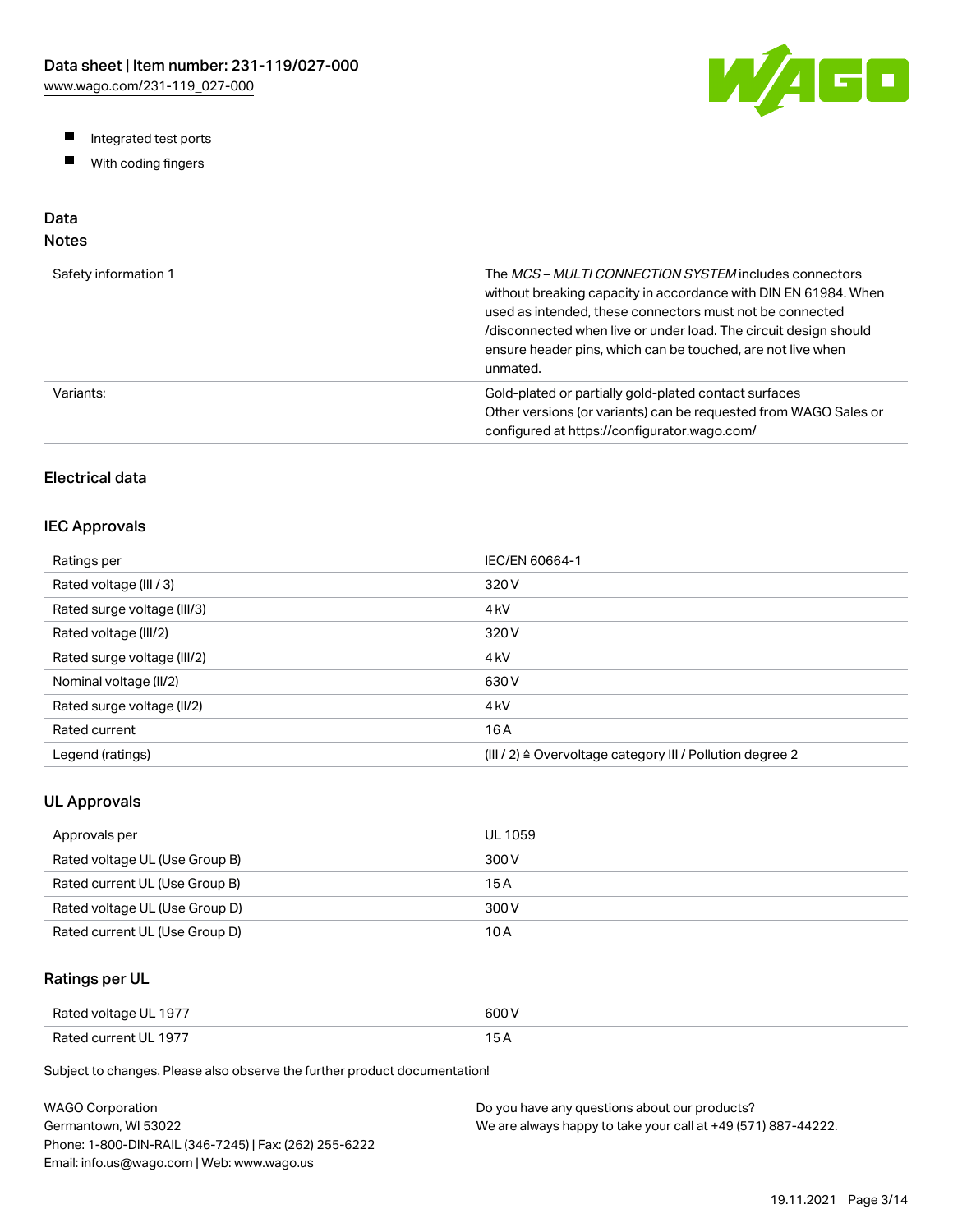

### CSA Approvals

| Approvals per                   | CSA   |
|---------------------------------|-------|
| Rated voltage CSA (Use Group B) | 300 V |
| Rated current CSA (Use Group B) | 15 A  |
| Rated voltage CSA (Use Group D) | 300 V |
| Rated current CSA (Use Group D) | 10 A  |

# Connection data

| Total number of connection points | 19 |
|-----------------------------------|----|
| Total number of potentials        | 19 |
| Number of connection types        |    |
| Number of levels                  |    |

### Connection 1

| Connection technology                             | CAGE CLAMP®                            |
|---------------------------------------------------|----------------------------------------|
| Actuation type                                    | Operating tool                         |
| Solid conductor                                   | $0.082.5$ mm <sup>2</sup> / 28  12 AWG |
| Fine-stranded conductor                           | $0.082.5$ mm <sup>2</sup> / 28  12 AWG |
| Fine-stranded conductor; with insulated ferrule   | $0.251.5$ mm <sup>2</sup>              |
| Fine-stranded conductor; with uninsulated ferrule | $0.252.5$ mm <sup>2</sup>              |
| Strip length                                      | $89$ mm / 0.31  0.35 inch              |
| Number of poles                                   | 19                                     |
| Conductor entry direction to mating direction     | 0°                                     |

# Physical data

| Pin spacing | 5 mm / 0.197 inch     |
|-------------|-----------------------|
| Width       | 109.8 mm / 4.323 inch |
| Height      | 14.3 mm / 0.563 inch  |
| Depth       | 26.45 mm / 1.041 inch |

## Mechanical data

| Mounting type           | Mounting flange                         |
|-------------------------|-----------------------------------------|
| Mounting type           | Feed-through mounting<br>Panel mounting |
| with reinforcing strips |                                         |

Subject to changes. Please also observe the further product documentation!

| <b>WAGO Corporation</b>                                | Do you have any questions about our products?                 |
|--------------------------------------------------------|---------------------------------------------------------------|
| Germantown, WI 53022                                   | We are always happy to take your call at +49 (571) 887-44222. |
| Phone: 1-800-DIN-RAIL (346-7245)   Fax: (262) 255-6222 |                                                               |
| Email: info.us@wago.com   Web: www.wago.us             |                                                               |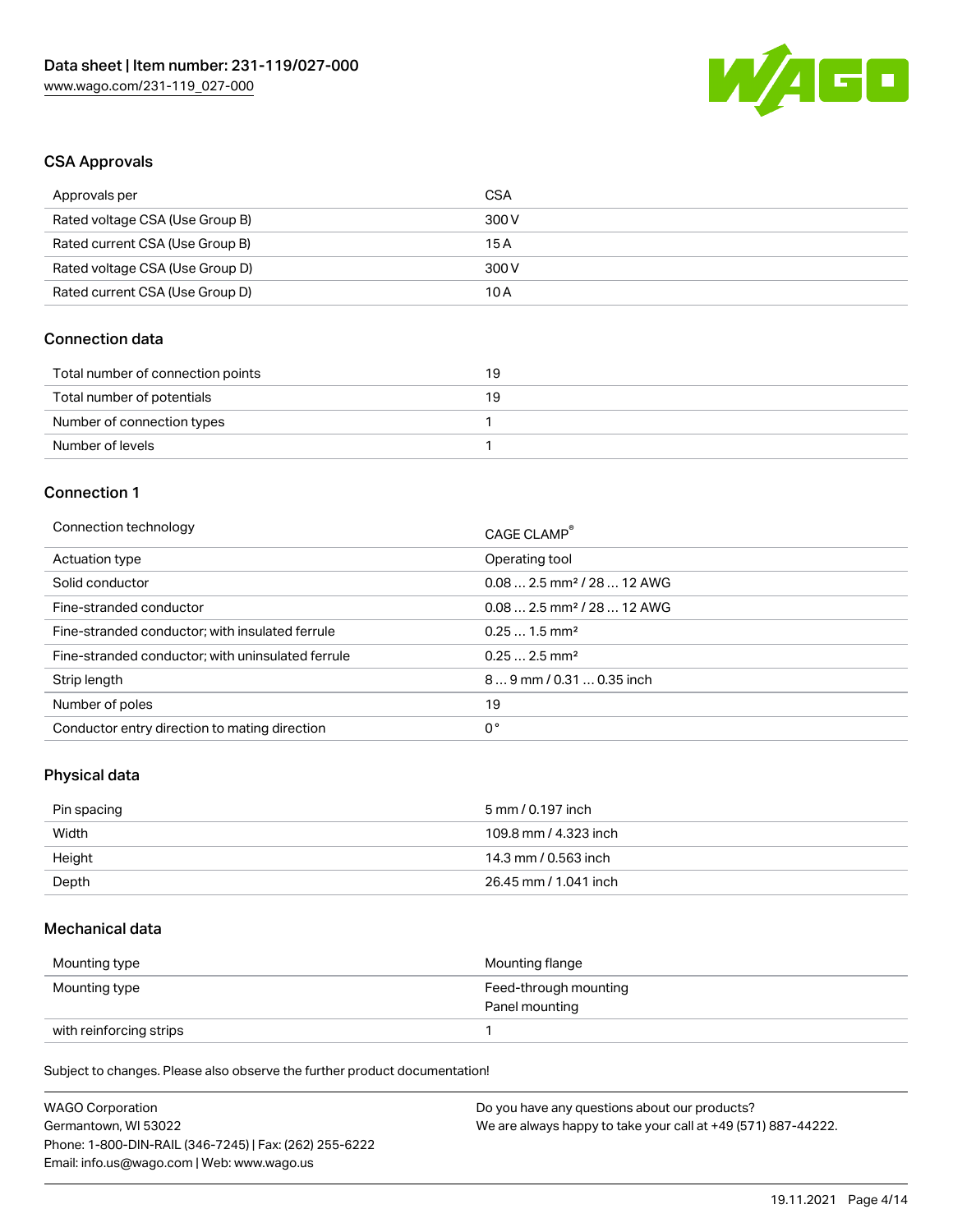

# Plug-in connection

| Contact type (pluggable connector) | Female connector/socket |
|------------------------------------|-------------------------|
| Connector (connection type)        | for conductor           |
| Mismating protection               | No                      |
| Locking of plug-in connection      | Without                 |

# Material data

| Color                       | gray                              |
|-----------------------------|-----------------------------------|
| Material group              |                                   |
| Insulation material         | Polyamide (PA66)                  |
| Flammability class per UL94 | V <sub>0</sub>                    |
| Clamping spring material    | Chrome nickel spring steel (CrNi) |
| Contact material            | Copper alloy                      |
| Contact plating             | tin-plated                        |
| Fire load                   | 0.501 MJ                          |
| Weight                      | 34.5g                             |

# Environmental requirements

| Limit temperature range | $-60+85 °C$ |
|-------------------------|-------------|
|-------------------------|-------------|

# Commercial data

| <b>Product Group</b>  | 3 (Multi Conn. System) |
|-----------------------|------------------------|
| PU (SPU)              | 10 Stück               |
| Packaging type        | box                    |
| Country of origin     | DE                     |
| <b>GTIN</b>           | 4044918342674          |
| Customs tariff number | 8536694040             |

# Approvals / Certificates

### Country specific Approvals

| Logo | Approval                               | Additional Approval Text | Certificate<br>name |
|------|----------------------------------------|--------------------------|---------------------|
|      | CВ<br>DEKRA Certification B.V.         | IEC 61984                | NL-39756            |
|      | <b>CSA</b><br>DEKRA Certification B.V. | C <sub>22.2</sub>        | LR 18677-<br>25     |

Subject to changes. Please also observe the further product documentation!

| <b>WAGO Corporation</b>                                | Do you have any questions about our products?                 |
|--------------------------------------------------------|---------------------------------------------------------------|
| Germantown, WI 53022                                   | We are always happy to take your call at +49 (571) 887-44222. |
| Phone: 1-800-DIN-RAIL (346-7245)   Fax: (262) 255-6222 |                                                               |
| Email: info.us@wago.com   Web: www.wago.us             |                                                               |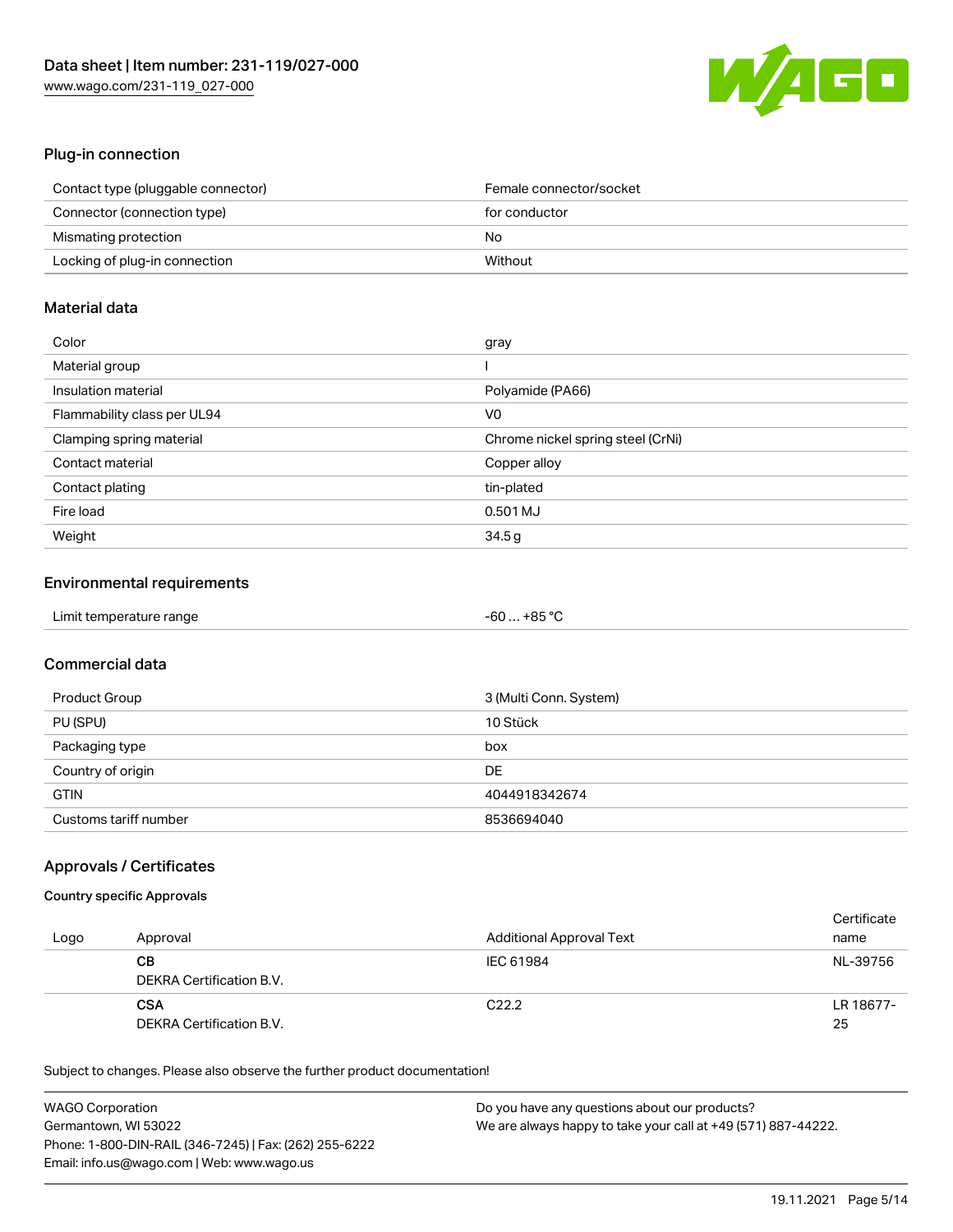



### Ship Approvals

| Logo                | Approval                                  | <b>Additional Approval Text</b> | Certificate<br>name                |
|---------------------|-------------------------------------------|---------------------------------|------------------------------------|
| ABS                 | <b>ABS</b><br>American Bureau of Shipping | $\overline{\phantom{0}}$        | $19 -$<br>HG1869876-<br><b>PDA</b> |
| <b>VERITAS</b>      | BV<br>Bureau Veritas S.A.                 | IEC 60998                       | 11915/D0<br><b>BV</b>              |
| <b>UL-Approvals</b> |                                           |                                 |                                    |
|                     |                                           |                                 | Certificate                        |
| Logo                | Approval                                  | <b>Additional Approval Text</b> | name                               |
|                     | UL                                        | UL 1059                         | E45172                             |
|                     | Underwriters Laboratories Inc.            |                                 |                                    |
|                     | UR                                        | <b>UL 1977</b>                  | E45171                             |
|                     | Underwriters Laboratories Inc.            |                                 |                                    |

### Counterpart  $\mathcal{A}$

| 46008            | Item no.231-619<br>Male connector; 19-pole; Pin spacing 5 mm; gray                                              | www.wago.com/231-619         |
|------------------|-----------------------------------------------------------------------------------------------------------------|------------------------------|
|                  | Item no.231-449/001-000<br>Male header; 19-pole; THT; 1.0 x 1.0 mm solder pin; angled; pin spacing 5 mm; gray   | www.wago.com/231-449/001-000 |
| <b>Harlanger</b> | Item no.231-149/001-000<br>Male header; 19-pole; THT; 1.0 x 1.0 mm solder pin; straight; pin spacing 5 mm; gray | www.wago.com/231-149/001-000 |

.<br>Subject to changes. Please also observe the further product documentation!

| <b>WAGO Corporation</b>                                |
|--------------------------------------------------------|
| Germantown, WI 53022                                   |
| Phone: 1-800-DIN-RAIL (346-7245)   Fax: (262) 255-6222 |
| Email: info.us@wago.com   Web: www.wago.us             |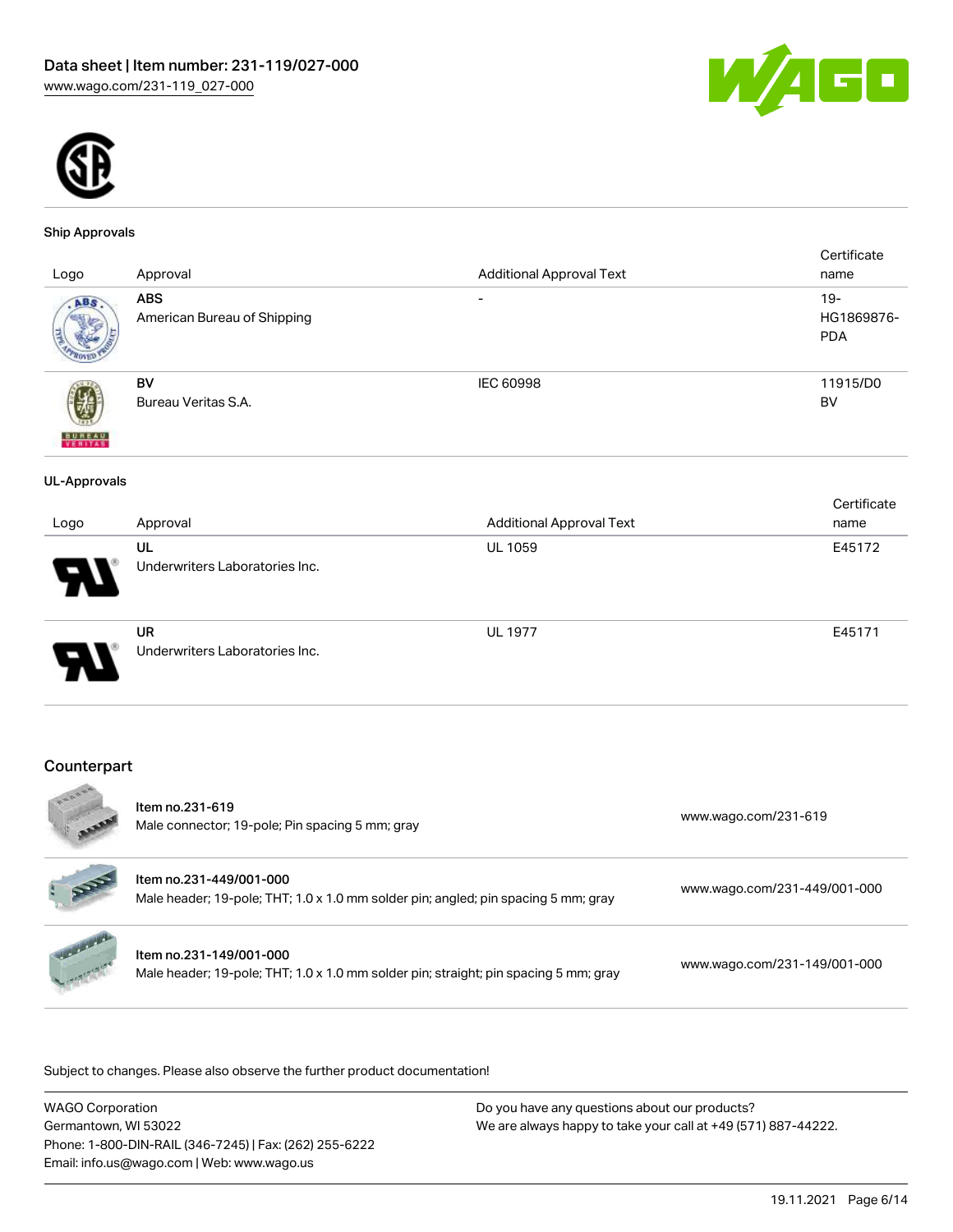### Optional accessories

### Insulations stops

Insulation stop



# Item no.: 231-672

Insulation stop; 0.75 - 1 mm<sup>2</sup>; dark gray [www.wago.com/231-672](http://www.wago.com/231-672) www.wago.com/231-672



### Item no.: 231-670 Insulation stop; 0.08-0.2 mm<sup>2</sup> / 0.2 mm<sup>2</sup> "s"; white [www.wago.com/231-670](http://www.wago.com/231-670) www.wago.com/231-670

Item no.: 231-671 Insulation stop; 0.25 - 0.5 mm²; light gray [www.wago.com/231-671](http://www.wago.com/231-671) www.wago.com/231-671 Leee

# Marking accessories

 Marking strip Item no.: 210-331/500-103

| 1101111011210-0011000-100                                                                              | www.wago.com/210-331 |
|--------------------------------------------------------------------------------------------------------|----------------------|
| Marking strips; as a DIN A4 sheet; MARKED; 1-12 (300x); Height of marker strip: 2.3 mm/0.091 in; Strip |                      |
| length 182 mm; Horizontal marking; Self-adhesive; white                                                | /500-103             |
|                                                                                                        |                      |

Item no.: 210-331/500-104 Marking strips; as a DIN A4 sheet; MARKED; 13-24 (300x); Height of marker strip: 2.3 mm/0.091 in; Strip length 182 mm; Horizontal marking; Self-adhesive; white [www.wago.com/210-331](http://www.wago.com/210-331/500-104) [/500-104](http://www.wago.com/210-331/500-104)

### Item no.: 210-332/500-202

Marking strips; as a DIN A4 sheet; MARKED; 1-16 (160x); Height of marker strip: 3 mm; Strip length 182 mm; Horizontal marking; Self-adhesive; white [www.wago.com/210-332](http://www.wago.com/210-332/500-202) [/500-202](http://www.wago.com/210-332/500-202)

### Item no.: 210-332/500-206

Marking strips; as a DIN A4 sheet; MARKED; 33-48 (160x); Height of marker strip: 3 mm; Strip length 182 mm; Horizontal marking; Self-adhesive; white [www.wago.com/210-332](http://www.wago.com/210-332/500-206) [/500-206](http://www.wago.com/210-332/500-206)

### Item no.: 210-332/500-205

Marking strips; as a DIN A4 sheet; MARKED; 1-32 (80x); Height of marker strip: 3 mm; Strip length 182 mm; Horizontal marking; Self-adhesive; white [www.wago.com/210-332](http://www.wago.com/210-332/500-205) [/500-205](http://www.wago.com/210-332/500-205)

### Item no.: 210-332/500-204

Marking strips; as a DIN A4 sheet; MARKED; 17-32 (160x); Height of marker strip: 3 mm; Strip length 182 mm; Horizontal marking; Self-adhesive; white

**Cover** 

 Cover 晶

### Item no.: 231-668

Lockout caps; for covering unused clamping units; gray [www.wago.com/231-668](http://www.wago.com/231-668)

[www.wago.com/210-332](http://www.wago.com/210-332/500-204)

[/500-204](http://www.wago.com/210-332/500-204)

**Tools** 

Operating tool

Item no.: 209-130

Subject to changes. Please also observe the further product documentation!

WAGO Corporation Germantown, WI 53022 Phone: 1-800-DIN-RAIL (346-7245) | Fax: (262) 255-6222 Email: info.us@wago.com | Web: www.wago.us

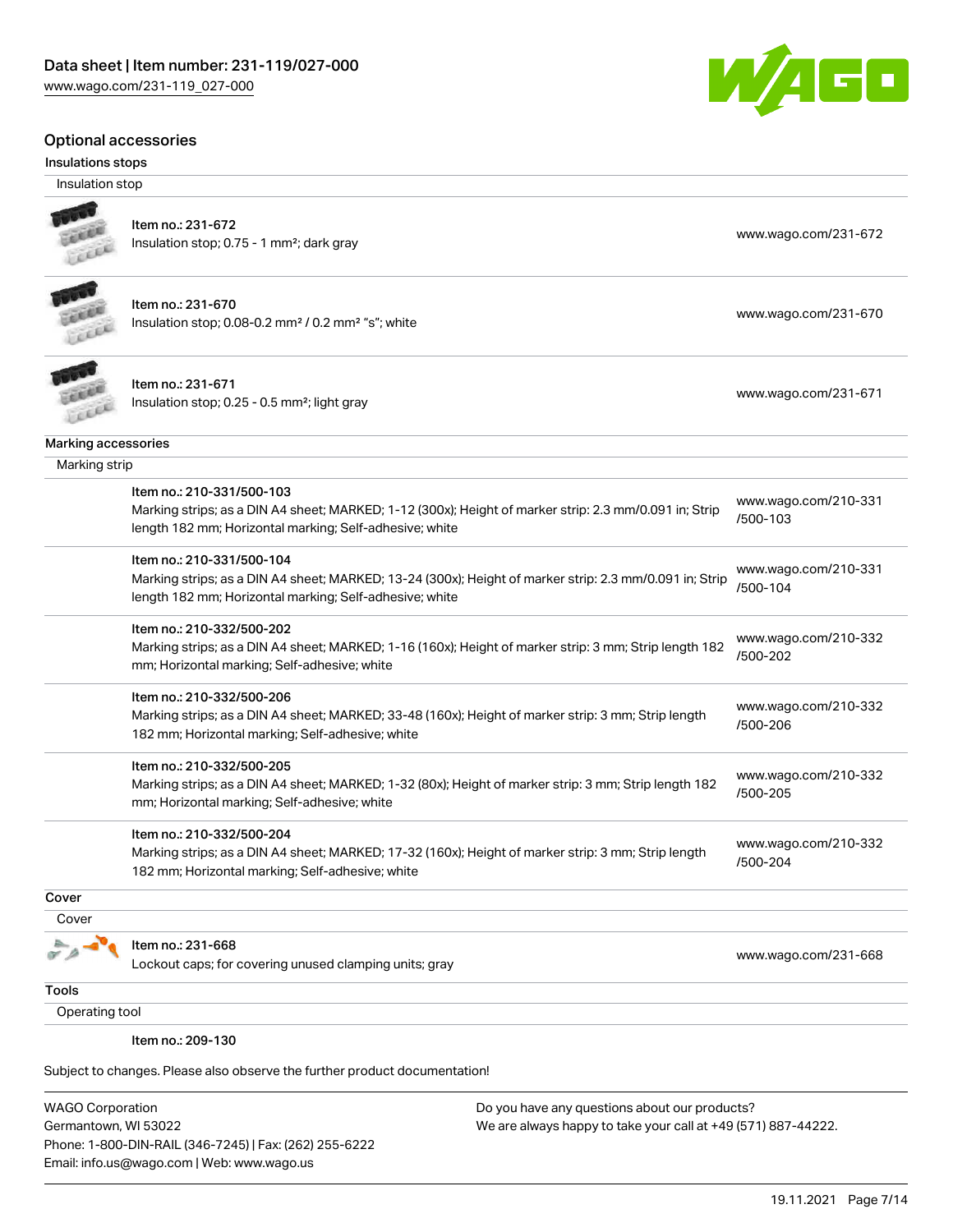# Data sheet | Item number: 231-119/027-000 [www.wago.com/231-119\\_027-000](http://www.wago.com/231-119_027-000)

Phone: 1-800-DIN-RAIL (346-7245) | Fax: (262) 255-6222

Email: info.us@wago.com | Web: www.wago.us



|                         | Operating tool; suitable for 264, 280 and 281 Series; 1-way; of insulating material; white                                 |                                                               | www.wago.com/209-130 |
|-------------------------|----------------------------------------------------------------------------------------------------------------------------|---------------------------------------------------------------|----------------------|
|                         | Item no.: 209-132<br>Operating tool; for connecting comb-style jumper bar; 2-way; of insulating material                   |                                                               | www.wago.com/209-132 |
|                         | Item no.: 231-159<br>Operating tool; natural                                                                               |                                                               | www.wago.com/231-159 |
|                         | Item no.: 231-231<br>Combination operating tool; red                                                                       |                                                               | www.wago.com/231-231 |
|                         | Item no.: 231-131<br>Operating tool; made of insulating material; 1-way; loose; white                                      |                                                               | www.wago.com/231-131 |
|                         | Item no.: 231-291<br>Operating tool; made of insulating material; 1-way; loose; red                                        |                                                               | www.wago.com/231-291 |
|                         | Item no.: 280-432<br>Operating tool; made of insulating material; 2-way; white                                             |                                                               | www.wago.com/280-432 |
|                         | Item no.: 280-434<br>Operating tool; made of insulating material; 4-way                                                    |                                                               | www.wago.com/280-434 |
|                         | Item no.: 280-437<br>Operating tool; made of insulating material; 7-way                                                    |                                                               | www.wago.com/280-437 |
|                         | Item no.: 280-440<br>Operating tool; made of insulating material; 10-way                                                   |                                                               | www.wago.com/280-440 |
|                         | Item no.: 280-435<br>Operating tool; made of insulating material; 5-way; gray                                              |                                                               | www.wago.com/280-435 |
|                         | Item no.: 280-436<br>Operating tool; made of insulating material; 6-way                                                    |                                                               | www.wago.com/280-436 |
|                         | Item no.: 280-438<br>Operating tool; made of insulating material; 8-way                                                    |                                                               | www.wago.com/280-438 |
|                         | Item no.: 280-433<br>Operating tool; made of insulating material; 3-way                                                    |                                                               | www.wago.com/280-433 |
| Testing accessories     |                                                                                                                            |                                                               |                      |
| Testing accessories     |                                                                                                                            |                                                               |                      |
|                         | Item no.: 210-136<br>Test plug; 2 mm Ø; with 500 mm cable                                                                  |                                                               | www.wago.com/210-136 |
|                         | Item no.: 231-661<br>Test plugs for female connectors; for 5 mm and 5.08 mm pin spacing; 2,50 mm <sup>2</sup> ; light gray |                                                               | www.wago.com/231-661 |
|                         | Subject to changes. Please also observe the further product documentation!                                                 |                                                               |                      |
| <b>WAGO Corporation</b> |                                                                                                                            | Do you have any questions about our products?                 |                      |
| Germantown, WI 53022    |                                                                                                                            | We are always happy to take your call at +49 (571) 887-44222. |                      |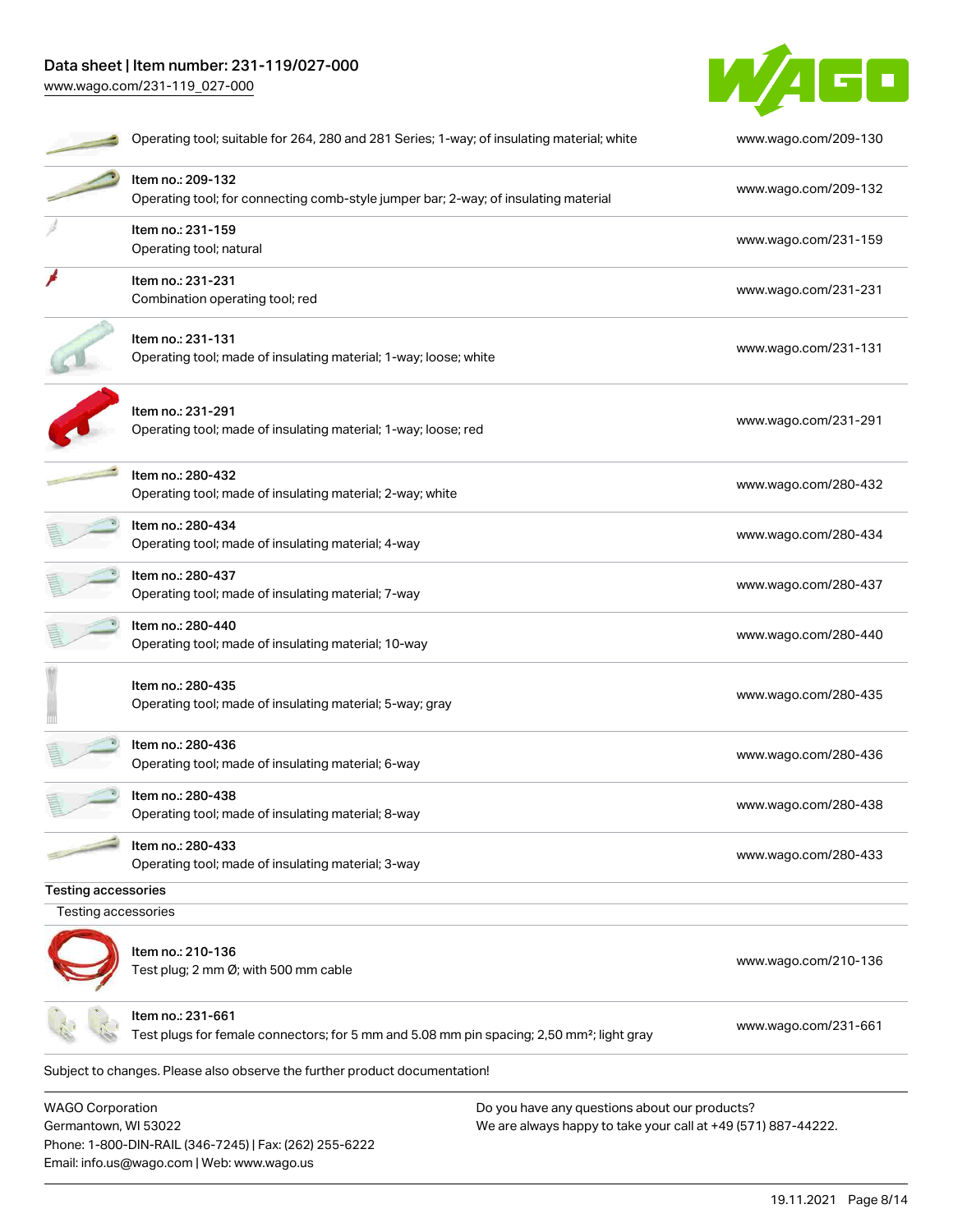# Data sheet | Item number: 231-119/027-000

[www.wago.com/231-119\\_027-000](http://www.wago.com/231-119_027-000)



### Jumpers

| Jumper   |                                                                                                                                                                                    |                      |
|----------|------------------------------------------------------------------------------------------------------------------------------------------------------------------------------------|----------------------|
|          | Item no.: 231-905<br>Jumper; for conductor entry; 5-way; insulated; gray                                                                                                           | www.wago.com/231-905 |
|          | Item no.: 231-903<br>Jumper; for conductor entry; 3-way; insulated; gray                                                                                                           | www.wago.com/231-903 |
|          | Item no.: 231-907<br>Jumper; for conductor entry; 7-way; insulated; gray                                                                                                           | www.wago.com/231-907 |
|          | Item no.: 231-910<br>Jumper; for conductor entry; 10-way; insulated; gray                                                                                                          | www.wago.com/231-910 |
|          | Item no.: 231-902<br>Jumper; for conductor entry; 2-way; insulated; gray                                                                                                           | www.wago.com/231-902 |
| Ferrules |                                                                                                                                                                                    |                      |
| Ferrule  |                                                                                                                                                                                    |                      |
|          | Item no.: 216-101<br>Ferrule; Sleeve for 0.5 mm <sup>2</sup> / AWG 22; uninsulated; electro-tin plated; silver-colored                                                             | www.wago.com/216-101 |
|          | Item no.: 216-104<br>Ferrule; Sleeve for 1.5 mm <sup>2</sup> / AWG 16; uninsulated; electro-tin plated; silver-colored                                                             | www.wago.com/216-104 |
|          | Item no.: 216-106<br>Ferrule; Sleeve for 2.5 mm <sup>2</sup> / AWG 14; uninsulated; electro-tin plated; silver-colored                                                             | www.wago.com/216-106 |
| ł        | Item no.: 216-102<br>Ferrule; Sleeve for 0.75 mm <sup>2</sup> / AWG 20; uninsulated; electro-tin plated; silver-colored                                                            | www.wago.com/216-102 |
|          | Item no.: 216-103<br>Ferrule; Sleeve for 1 mm <sup>2</sup> / AWG 18; uninsulated; electro-tin plated                                                                               | www.wago.com/216-103 |
|          | Item no.: 216-123<br>Ferrule; Sleeve for 1 mm <sup>2</sup> / AWG 18; uninsulated; electro-tin plated; silver-colored                                                               | www.wago.com/216-123 |
|          | Item no.: 216-122<br>Ferrule; Sleeve for 0.75 mm <sup>2</sup> / AWG 20; uninsulated; electro-tin plated; silver-colored                                                            | www.wago.com/216-122 |
| E        | Item no.: 216-124<br>Ferrule; Sleeve for 1.5 mm <sup>2</sup> / AWG 16; uninsulated; electro-tin plated                                                                             | www.wago.com/216-124 |
|          | Item no.: 216-142<br>Ferrule; Sleeve for 0.75 mm <sup>2</sup> / 18 AWG; uninsulated; electro-tin plated; electrolytic copper; gastight<br>crimped; acc. to DIN 46228, Part 1/08.92 | www.wago.com/216-142 |
|          | Item no.: 216-132<br>Ferrule; Sleeve for 0.34 mm <sup>2</sup> / AWG 24; uninsulated; electro-tin plated                                                                            | www.wago.com/216-132 |
|          | Item no.: 216-121<br>Ferrule; Sleeve for 0.5 mm <sup>2</sup> / AWG 22; uninsulated; electro-tin plated; silver-colored                                                             | www.wago.com/216-121 |
|          |                                                                                                                                                                                    |                      |

Subject to changes. Please also observe the further product documentation!

WAGO Corporation Germantown, WI 53022 Phone: 1-800-DIN-RAIL (346-7245) | Fax: (262) 255-6222 Email: info.us@wago.com | Web: www.wago.us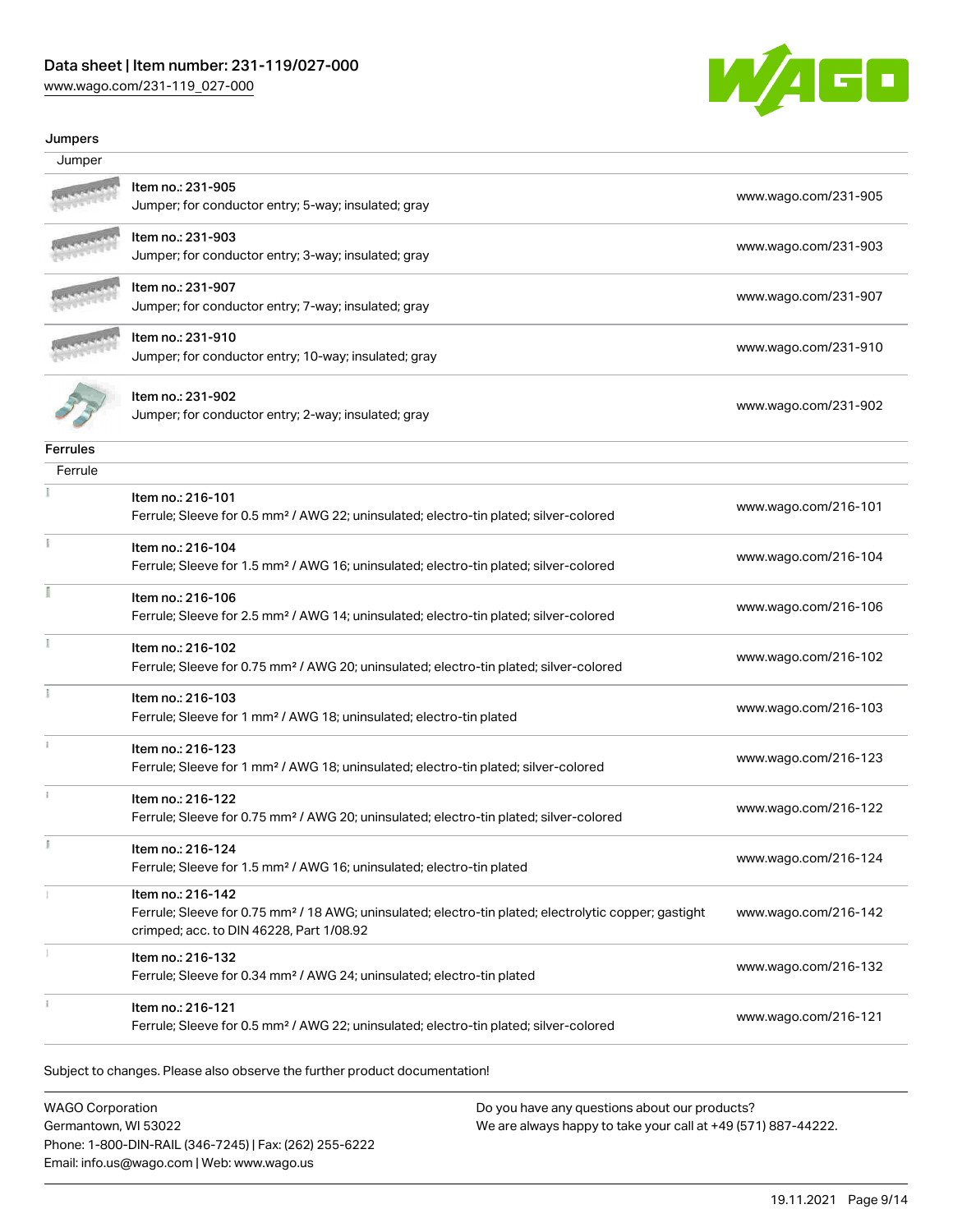# Data sheet | Item number: 231-119/027-000

[www.wago.com/231-119\\_027-000](http://www.wago.com/231-119_027-000)



|   | Item no.: 216-143<br>Ferrule; Sleeve for 1 mm <sup>2</sup> / AWG 18; uninsulated; electro-tin plated; electrolytic copper; gastight<br>crimped; acc. to DIN 46228, Part 1/08.92                         | www.wago.com/216-143 |
|---|---------------------------------------------------------------------------------------------------------------------------------------------------------------------------------------------------------|----------------------|
|   | Item no.: 216-131<br>Ferrule; Sleeve for 0.25 mm <sup>2</sup> / AWG 24; uninsulated; electro-tin plated; silver-colored                                                                                 | www.wago.com/216-131 |
|   | Item no.: 216-141<br>Ferrule; Sleeve for 0.5 mm <sup>2</sup> / 20 AWG; uninsulated; electro-tin plated; electrolytic copper; gastight<br>crimped; acc. to DIN 46228, Part 1/08.92                       | www.wago.com/216-141 |
|   | Item no.: 216-152<br>Ferrule; Sleeve for 0.34 mm <sup>2</sup> / AWG 24; uninsulated; electro-tin plated                                                                                                 | www.wago.com/216-152 |
|   | Item no.: 216-203<br>Ferrule; Sleeve for 1 mm <sup>2</sup> / AWG 18; insulated; electro-tin plated; red                                                                                                 | www.wago.com/216-203 |
|   | Item no.: 216-202<br>Ferrule; Sleeve for 0.75 mm <sup>2</sup> / 18 AWG; insulated; electro-tin plated; gray                                                                                             | www.wago.com/216-202 |
|   | Item no.: 216-151<br>Ferrule; Sleeve for 0.25 mm <sup>2</sup> / AWG 24; uninsulated; electro-tin plated                                                                                                 | www.wago.com/216-151 |
| 1 | Item no.: 216-204<br>Ferrule; Sleeve for 1.5 mm <sup>2</sup> / AWG 16; insulated; electro-tin plated; black                                                                                             | www.wago.com/216-204 |
|   | Item no.: 216-144<br>Ferrule; Sleeve for 1.5 mm <sup>2</sup> / AWG 16; uninsulated; electro-tin plated; electrolytic copper; gastight<br>crimped; acc. to DIN 46228, Part 1/08.92; silver-colored       | www.wago.com/216-144 |
|   | Item no.: 216-201<br>Ferrule; Sleeve for 0.5 mm <sup>2</sup> / 20 AWG; insulated; electro-tin plated; white                                                                                             | www.wago.com/216-201 |
|   | Item no.: 216-223<br>Ferrule; Sleeve for 1 mm <sup>2</sup> / AWG 18; insulated; electro-tin plated; red                                                                                                 | www.wago.com/216-223 |
|   | Item no.: 216-241<br>Ferrule; Sleeve for 0.5 mm <sup>2</sup> / 20 AWG; insulated; electro-tin plated; electrolytic copper; gastight<br>crimped; acc. to DIN 46228, Part 4/09.90; white                  | www.wago.com/216-241 |
|   | Item no.: 216-242<br>Ferrule; Sleeve for 0.75 mm <sup>2</sup> / 18 AWG; insulated; electro-tin plated; electrolytic copper; gastight<br>crimped; acc. to DIN 46228, Part 4/09.90; gray                  | www.wago.com/216-242 |
|   | Item no.: 216-222<br>Ferrule; Sleeve for 0.75 mm <sup>2</sup> / 18 AWG; insulated; electro-tin plated; gray                                                                                             | www.wago.com/216-222 |
|   | Item no.: 216-221<br>Ferrule; Sleeve for 0.5 mm <sup>2</sup> / 20 AWG; insulated; electro-tin plated; white                                                                                             | www.wago.com/216-221 |
| 1 | Item no.: 216-224<br>Ferrule; Sleeve for 1.5 mm <sup>2</sup> / AWG 16; insulated; electro-tin plated; black                                                                                             | www.wago.com/216-224 |
|   | Item no.: 216-243<br>Ferrule; Sleeve for 1 mm <sup>2</sup> / AWG 18; insulated; electro-tin plated; electrolytic copper; gastight crimped; www.wago.com/216-243<br>acc. to DIN 46228, Part 4/09.90; red |                      |
|   | Item no.: 216-244<br>Subject to changes. Please also observe the further product documentation!                                                                                                         |                      |

WAGO Corporation Germantown, WI 53022 Phone: 1-800-DIN-RAIL (346-7245) | Fax: (262) 255-6222 Email: info.us@wago.com | Web: www.wago.us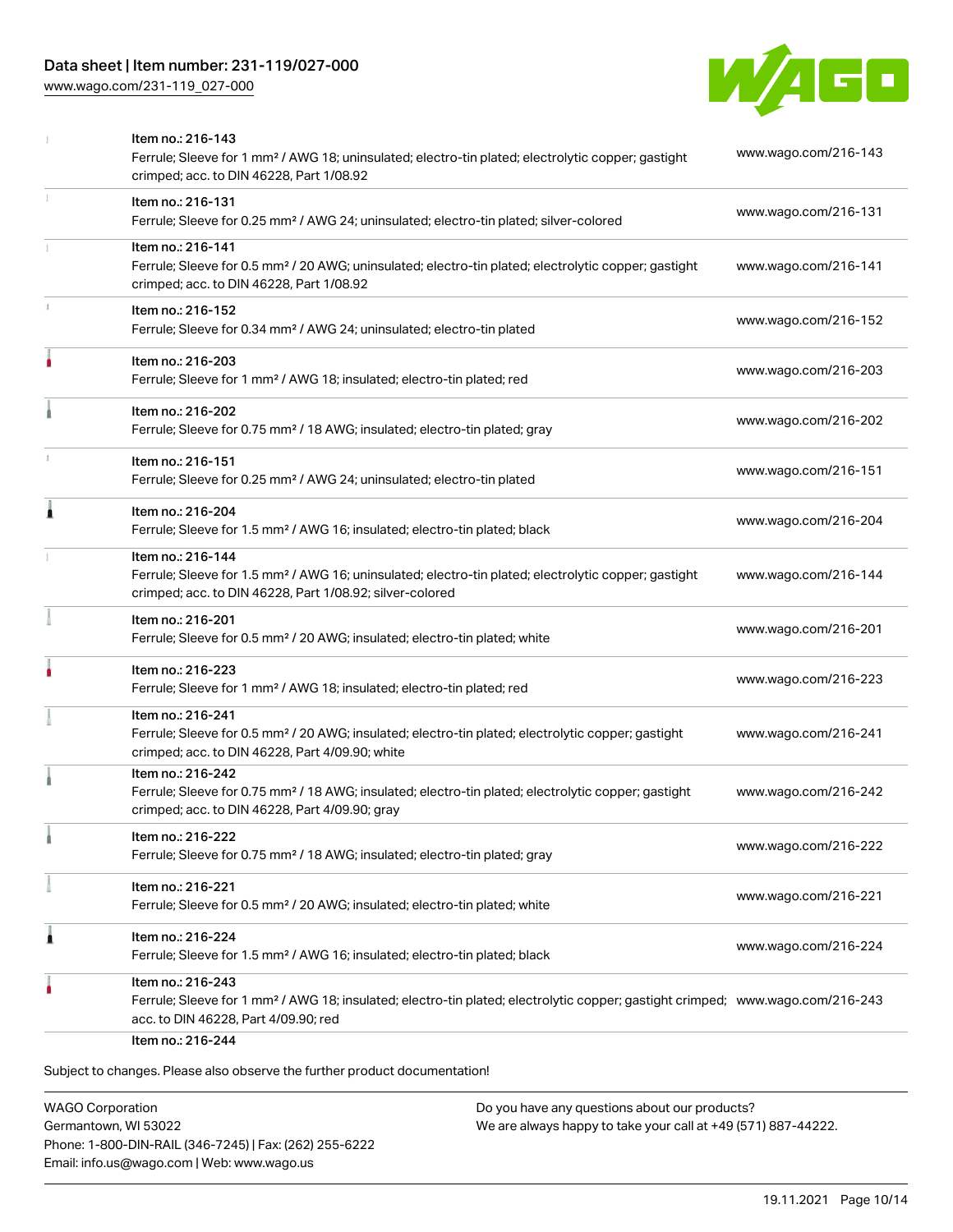# Data sheet | Item number: 231-119/027-000

[www.wago.com/231-119\\_027-000](http://www.wago.com/231-119_027-000)



| Ferrule; Sleeve for 1.5 mm <sup>2</sup> / AWG 16; insulated; electro-tin plated; electrolytic copper; gastight<br>crimped; acc. to DIN 46228, Part 4/09.90; black                                       | www.wago.com/216-244 |
|---------------------------------------------------------------------------------------------------------------------------------------------------------------------------------------------------------|----------------------|
| Item no.: 216-263<br>Ferrule; Sleeve for 1 mm <sup>2</sup> / AWG 18; insulated; electro-tin plated; electrolytic copper; gastight crimped; www.wago.com/216-263<br>acc. to DIN 46228, Part 4/09.90; red |                      |
| Item no.: 216-264<br>Ferrule; Sleeve for 1.5 mm <sup>2</sup> / AWG 16; insulated; electro-tin plated; electrolytic copper; gastight<br>crimped; acc. to DIN 46228, Part 4/09.90; black                  | www.wago.com/216-264 |
| Item no.: 216-284<br>Ferrule; Sleeve for 1.5 mm <sup>2</sup> / AWG 16; insulated; electro-tin plated; electrolytic copper; gastight<br>crimped; acc. to DIN 46228, Part 4/09.90; black                  | www.wago.com/216-284 |
| Item no.: 216-262<br>Ferrule; Sleeve for 0.75 mm <sup>2</sup> / 18 AWG; insulated; electro-tin plated; electrolytic copper; gastight<br>crimped; acc. to DIN 46228, Part 4/09.90; gray                  | www.wago.com/216-262 |
| Item no.: 216-301<br>Ferrule; Sleeve for 0.25 mm <sup>2</sup> / AWG 24; insulated; electro-tin plated; yellow                                                                                           | www.wago.com/216-301 |
| Item no.: 216-321<br>Ferrule; Sleeve for 0.25 mm <sup>2</sup> / AWG 24; insulated; electro-tin plated; yellow                                                                                           | www.wago.com/216-321 |
| Item no.: 216-322<br>Ferrule; Sleeve for 0.34 mm <sup>2</sup> / 22 AWG; insulated; electro-tin plated; green                                                                                            | www.wago.com/216-322 |
| Item no.: 216-302<br>Ferrule; Sleeve for 0.34 mm <sup>2</sup> / 22 AWG; insulated; electro-tin plated; green                                                                                            | www.wago.com/216-302 |

### Downloads

Documentation

| <b>Additional Information</b> |            |        |          |
|-------------------------------|------------|--------|----------|
| Technical explanations        | 2019 Apr 3 | pdf    | Download |
|                               |            | 2.0 MB |          |

# CAD files

### CAE data

| EPLAN Data Portal 231-119/027-000 | URL | Download |
|-----------------------------------|-----|----------|
| ZUKEN Portal 231-119/027-000      | URL | Download |
| EPLAN Data Portal 231-119/027-000 | URL | Download |

### CAD data

| 2D/3D Models 231-119/027-000 | URL | Downloac |
|------------------------------|-----|----------|
|------------------------------|-----|----------|

Subject to changes. Please also observe the further product documentation!

WAGO Corporation Germantown, WI 53022 Phone: 1-800-DIN-RAIL (346-7245) | Fax: (262) 255-6222 Email: info.us@wago.com | Web: www.wago.us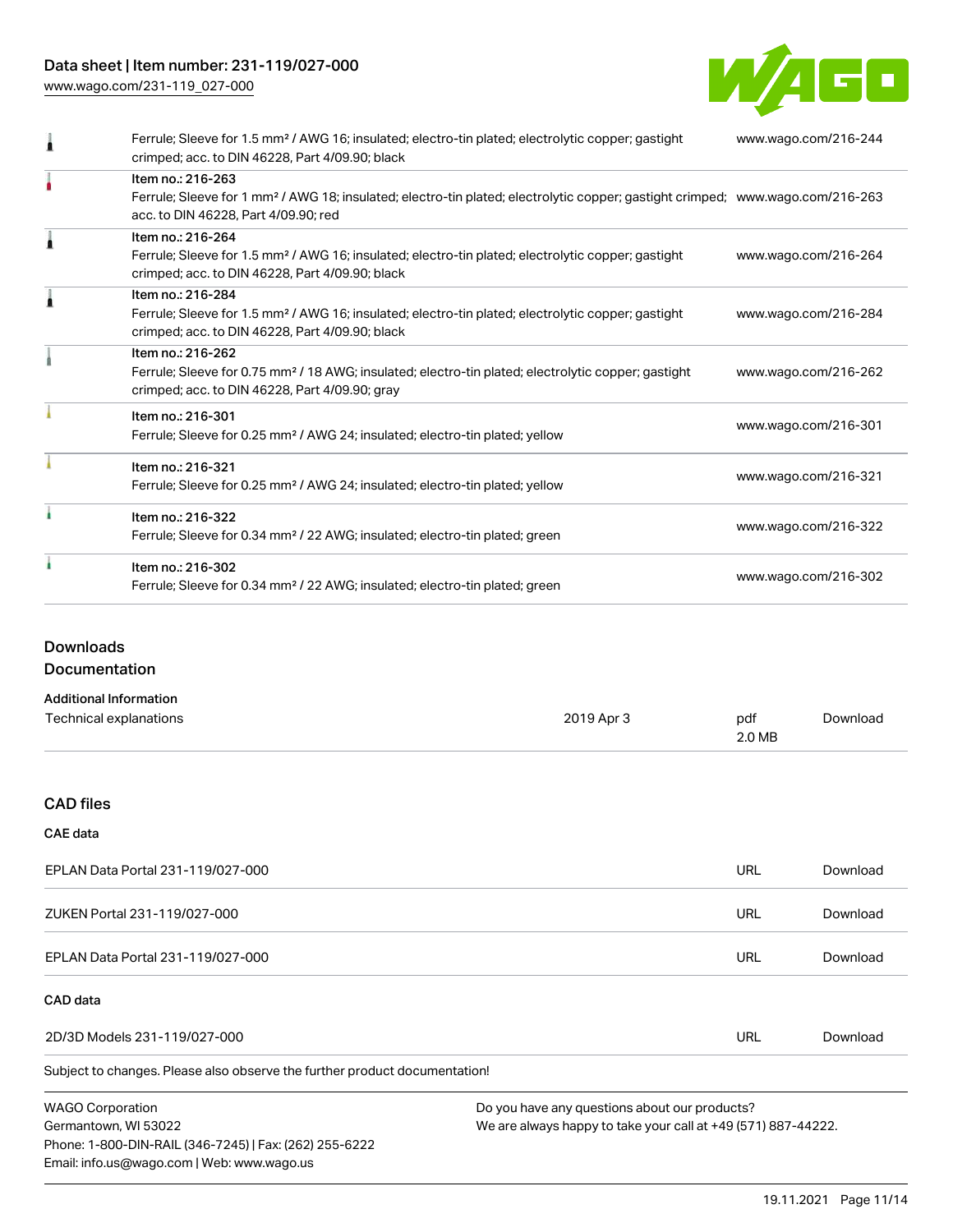

## Environmental Product Compliance

Compliance Search

Environmental Product Compliance 231-119/027-000 1-conductor female connector; CAGE CLAMP®; 2.5 mm²; Pin spacing 5 mm; 19-pole; clamping collar; 2,50 mm²; gray

URL [Download](https://www.wago.com/global/d/ComplianceLinkMediaContainer_231-119_027-000)

### Installation Notes



Inserting a conductor via 3.5 mm screwdriver – CAGE CLAMP® actuation parallel to conductor entry.



Inserting a conductor via 3.5 mm screwdriver – CAGE CLAMP® actuation perpendicular to conductor entry.



Inserting a conductor into CAGE CLAMP® unit via operating lever (231-291).



Inserting a conductor via operating tool.

Subject to changes. Please also observe the further product documentation!

WAGO Corporation Germantown, WI 53022 Phone: 1-800-DIN-RAIL (346-7245) | Fax: (262) 255-6222 Email: info.us@wago.com | Web: www.wago.us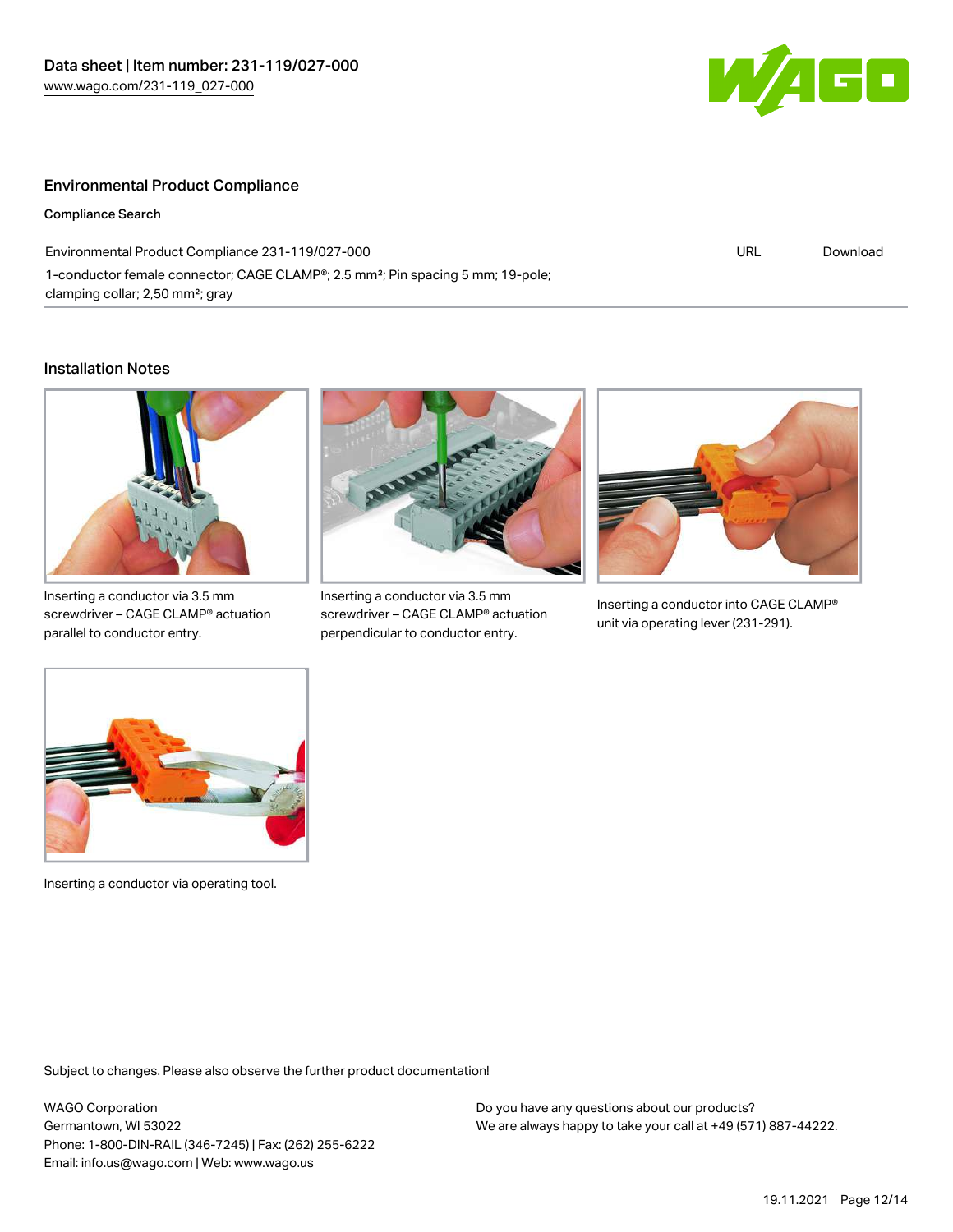



Coding a female connector by removing coding finger(s).



Testing – female connector with CAGE CLAMP®

Integrated test ports for testing perpendicular to conductor entry via 2 or 2.3 mm Ø test plug

### Installation



Male connector with strain relief plate



Strain relief housing shown with a male connector equipped with CAGE CLAMP®

Subject to changes. Please also observe the further product documentation!

WAGO Corporation Germantown, WI 53022 Phone: 1-800-DIN-RAIL (346-7245) | Fax: (262) 255-6222 Email: info.us@wago.com | Web: www.wago.us